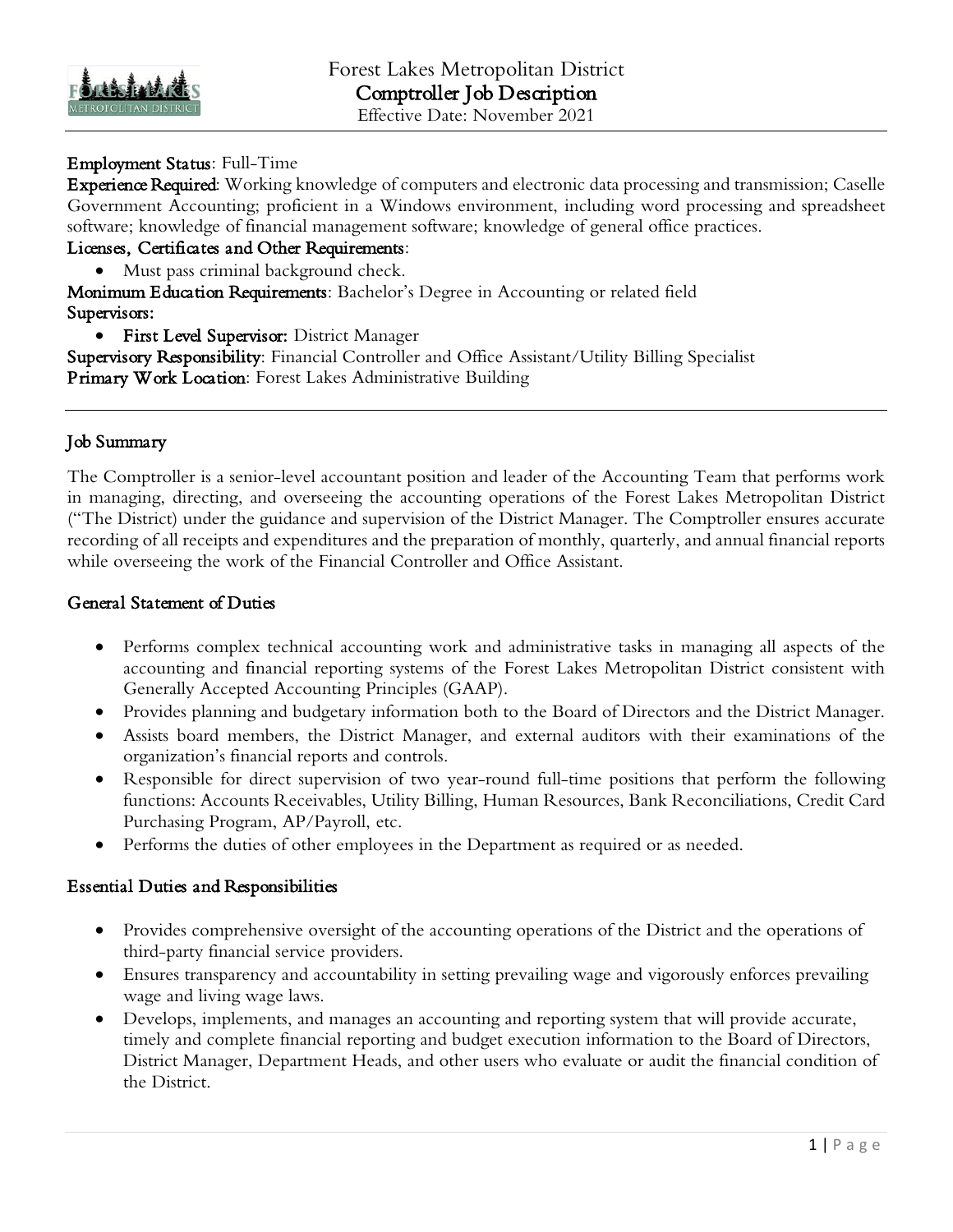

- Ensures the District complies with local, state, and federal government reporting requirements; ensures accounting records are accurate, current and comply with applicable legal requirements.
- Oversees and coordinates all preparation and the provision of information to external auditors annually, to include preparation of audit workpapers, account reconciliations, account confirmations, fiscal year-end adjusting journal entries and subsequent year reversing entries, coordinates with auditors during on-site field work.
- Maintains a chart of accounts and general ledger and prepares timely and complete quarterly or other interim financial statements.
- Attends monthly Board of Director's meetings and briefs the status of all financials.
- Maintains a system of controls over accounts transactions and an orderly accounting filing system.
- Reviews trial balance reports of all funds.
- Main interface with the District's auditor on completion of the yearly annual audit.
- Ensures monthly bank reconciliations are completed.
- Audits accounts and records of receipts, expenditures, billings, debt financing, contracts, budget activities, cash and non-cash assets, accounting entries, equipment and supply inventories, payroll and employee benefits.
- Supervises daily posting and coding of all financial transactions.
- Ensures required debt payments are made on a timely basis, account payables are paid timely, accounts receivable collected promptly, and payroll is processed timely and accurately.
- Provides needed information and demonstrations concerning how to perform certain work tasks; trains, assigns, prioritizes, supervises, motivates, and evaluates the work and performance of assigned employees.
- Assists in coordinating and preparing the annual budget; calculates variances from the budget and reports significant issues.
- Prepares a wide variety of analysis and management reports as requested.
- Reviews, recommends, and drafts updates and revisions to financial policies for the District.
- Attends meetings, conferences, workshops and training sessions and reviews publications and other materials to become and remain current on the principles, practices, and new developments in municipal accounting.
- Meets regularly with District Manager and other Department Heads to ensure coordination and conformance with federal and state municipal finance regulations, policies, and practices.
- The job description is intended merely to illustrate the duties that may be assigned to persons assigned this title. It should not be interpreted to describe all the duties that may be required of persons holding this position or to limit the nature and extent of assignments a person may be given.

# Essential Functions, Qualifications, & Knowledge, Skills, and Abilities (KSA) for Employment:

- Working knowledge of Generally Accepted Accounting Principles (GAAP), Government Accounting Standards Board (GASB) procedures and Government Accounting and Auditing Financial Reporting (GAAFR) standards.
- Working knowledge of fund accounting, auditing, and reporting requirements.
- Working knowledge of Caselle Government Accounting software.
- Working knowledge of the legal requirements of municipal government accounting, payroll, budgeting and accounting controls.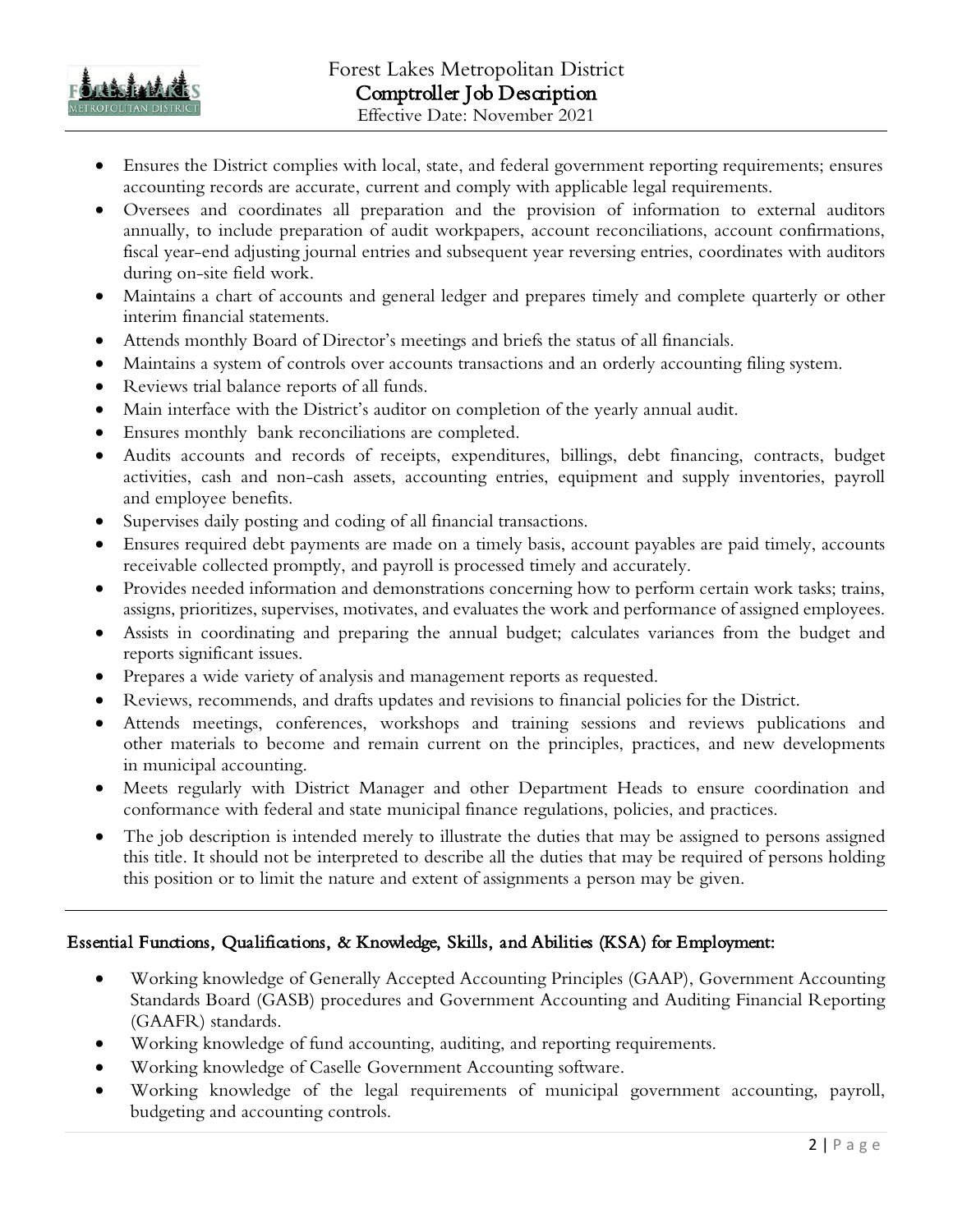

- Demonstrated ability of successfully implementing and managing a consistent, periodic financial accounting and reporting cycle.
- Excellent interpersonal, problem-solving, and verbal and written communication skills.
- Demonstrated skill in data extraction and manipulation techniques using a spreadsheet software and pivot table applications.
- Skill in establishing and maintaining productive working relationships.
- Ability to develop appropriate accounting methods for control and reporting purposes.
- Ability to handle confidential employee and administrative information with tact and discretion; ability to maintain confidentiality.
- Ability to understand and follow written/oral policies, procedures, and instructions; ability to interpret and apply pertinent laws and regulations as they relate to municipal finances.
- Ability to prepare accurate and reliable reports containing facts, findings, conclusion and recommendations.
- Ability to interpret complex fiscal reports and records, analyze financial data and determine appropriate accounting methods for control and reporting purposes.
- Ability to perform a wide variety of duties and responsibilities with accuracy and speed under the pressure of time-sensitive deadlines.
- Ability and willingness to quickly learn and use new skills and knowledge brought about by rapidly changing information and technology.
- Ability to maintain a positive work atmosphere by acting and communicating in a manner that is respectful and fosters teamwork.
- Ability to establish and maintain cooperative and effective working relationships with District employees, various businesses and agencies, and the public.
- Demonstrated integrity, ingenuity, and inventiveness in the conduct of assigned tasks.

#### Desired Minimum Qualifications

- Bachelor's degree in Accounting or related field.
- Must have good verbal and written communication skills.
- Five (5) years' progressively responsible accounting experience which included fund accounting and cost accounting.
- Five (5) years' recent Payroll experience in a municipal finance department.
- Two  $(2)$  years' experience in auditing.

# Required Technical Skills

• Knowledge of computers and electronic data processing and transmission; proficient in a Windows environment, including word processing and spreadsheet software; knowledge of and experience with financial management software, to include Caselle Government Accounting software; knowledge of general office practices.